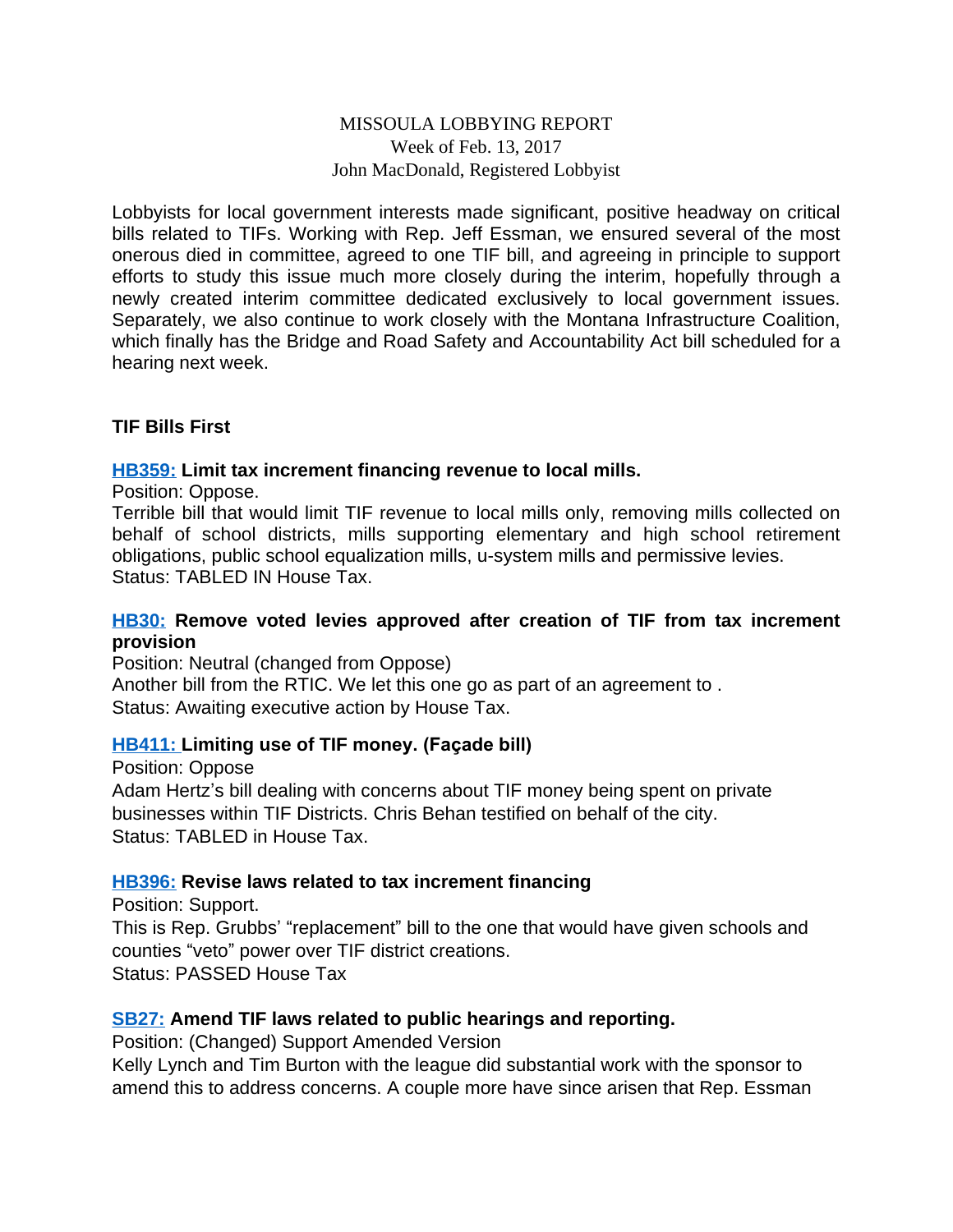has asked for clarification on, dealing with a specific issue in Billings. Passed Senate. Hearing on amended version held in House Tax Feb. 9

Status: Awaiting more possible amendments and executive action in House Tax.

## **[HB134: R](http://laws.leg.mt.gov/legprd/LAW0210W$BSIV.ActionQuery?P_BILL_NO1=134&P_BLTP_BILL_TYP_CD=HB&Z_ACTION=Find&P_SESS=20171)evise school funding related to facilities**

Position: Oppose.

HB 134 would remove the 95 school mills from the TIF calculation, redirecting it to fund school facility improvements through the state's Quality Schools Facility Grant Program. The fiscal note estimates this change will redirect \$2-3 annually in TIF increment from the TIF districts to the schools. The bill would be effective July 1, 2017, but allows 95 mills. Hearing held Feb. 8. Good turnout of opponents, including Ellen Buchanan.

Status: Awaiting executive action in House Tax

# **[HB250:](http://laws.leg.mt.gov/legprd/LAW0210W$BSIV.ActionQuery?P_BILL_NO1=250&P_BLTP_BILL_TYP_CD=HB&Z_ACTION=Find&P_SESS=20171) Require county and school district approval for adoption of TIF provision**

Position: Oppose. (Amendments may be offered)

The league was working on amendments, but the bill was tabled in committee on Feb. 2 Status: House Local Government TABLED. (See HB396 above)

# **[HB413: R](http://laws.leg.mt.gov/legprd/LAW0210W$BSIV.ActionQuery?P_BILL_NO1=413&P_BLTP_BILL_TYP_CD=HB&Z_ACTION=Find&P_SESS=20171)evise laws related to use of TIF financing.**

Position: Oppose.

From MLCT: The bill provides for a recapture provision if building improvements are made with TIF funds. If controlling stock or other equity interest in the building is sold, leased, or transferred within 5 years of the TIF funded improvements, 100% of the funds must be paid back; 80% if within 6 years; decreasing by 20% each year thereafter. No recapture after 10 years; no recapture if ownership conveyed to a governmental entity. (2) The bill provides for a direct court review of any decision made under Title 7, Chapter 15, Parts 42 or 43 by any taxpayer or taxing jurisdiction. Chris Behan testified for the city in opposition, along with other communities, MACO and the league. Status: Awaiting executive action in House Tax.

# **OTHER BILLS:**

# **NEW:**

**[HB463:](http://laws.leg.mt.gov/legprd/LAW0210W$BSIV.ActionQuery?P_BILL_NO1=463&P_BLTP_BILL_TYP_CD=HB&Z_ACTION=Find&P_SESS=20171) Prohibit chronically incapacitated substance abuse in public places.**

Position: REVIEWING

Request from Billings. A similar idea last session ran into roadblocks. Billings is asking for the city's support. We are reviewing.

Status: Hearing scheduled for Feb. 21.

# **[HB473:](http://laws.leg.mt.gov/legprd/LAW0210W$BSIV.ActionQuery?P_BILL_NO1=473&P_BLTP_BILL_TYP_CD=HB&Z_ACTION=Find&P_SESS=20171) Revise highway revenue laws.**

Position: Support

This is the Bridge and Road Safety and Security Act, which includes a fuel tax provision with money going in part to local governments for infrastructure work.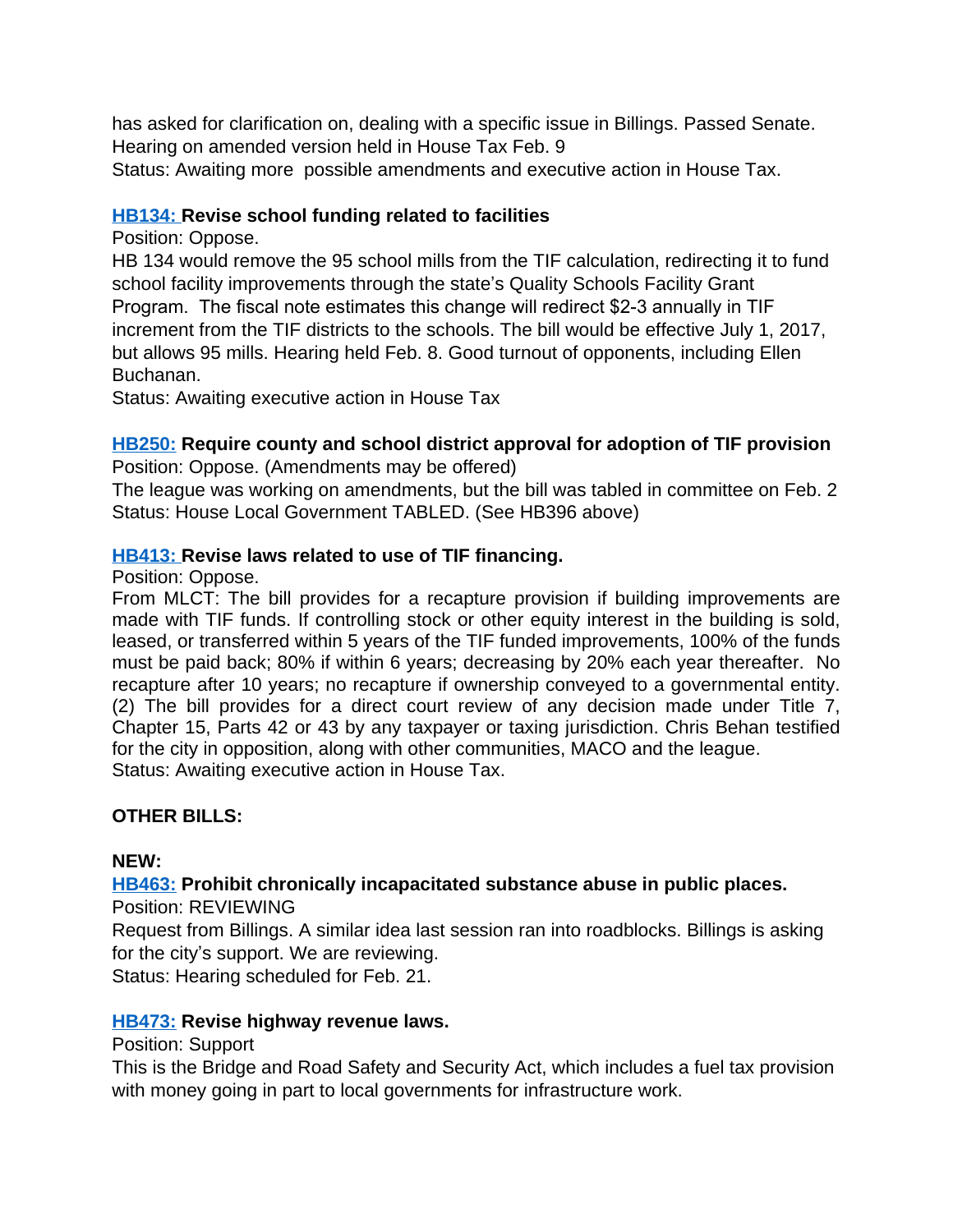Status: Hearing scheduled for Feb. 22

# **[HB422:](http://laws.leg.mt.gov/legprd/LAW0210W$BSIV.ActionQuery?P_BILL_NO1=422&P_BLTP_BILL_TYP_CD=HB&Z_ACTION=Find&P_SESS=20171) Generally revising laws related to local government; withholding or**

**offsetting** entitlement share payments to local government under certain circumstances.

Position: Neutral/Monitor

Discussed with Engen and Bickel. This bill comes out of a situation in Glacier County that legislators want to address statutorily. The MLCT has been involved in crafting this to ensure it is very narrow and won't impact cities that are compliant. We will monitor.

Status: Hearing set for Feb. 16 in House Local Government.

#### **LC2325: Local option infrastructure investment and property tax relief act** Position: Support

This bill draft is now available for review <http://leg.mt.gov/bills/2017/billpdf/LC2325.pdf> Status: Draft language released. No hearing set.

# **[HB417](http://laws.leg.mt.gov/legprd/LAW0210W$BSIV.ActionQuery?P_BILL_NO1=417&P_BLTP_BILL_TYP_CD=HB&Z_ACTION=Find&P_SESS=20171) (LC1152): Generally revise laws related to non-discrimination**

Position: Support/Monitor Status: Bill introduced.

# **UPDATES:**

# **[SB106:](http://laws.leg.mt.gov/legprd/LAW0210W$BSIV.ActionQuery?P_BILL_NO1=106&P_BLTP_BILL_TYP_CD=SB&Z_ACTION=Find&P_SESS=20171) Revise laws related to use of certain chemical de-icers on Montana highways.**

Position: Oppose.

MacDonald testified against bill in Senate Finance and Claims after also testifying opposed in Senate Highways and Transportation. It got out of committee and then was tabled on the Senate floor. A motion to "indefinitely table" the bill failed and, instead, the bill was sent to Senate Finance and Claims for another hearing. This bill remains unlikely to pass, but is still alive at the moment. My hope is that Finance and Claims will not act on it, however, due to the substantial fiscal note. Status: Hearing Feb. 14. Awaiting action.

# **[HB94:](http://laws.leg.mt.gov/legprd/LAW0210W$BSIV.ActionQuery?P_BILL_NO1=94&P_BLTP_BILL_TYP_CD=HB&Z_ACTION=Find&P_SESS=20171) Generally revise public safety officer standards/training council laws.**

Position: Oppose without amendments. Support with.

MacDonald and other interested parties continue to work on details of this bill, specifically concerning the need to ensure private companies can contract with local governments to provide pretrial and misdemeanor parole and probation services.

Details have been worked out with POST to maintain the status quo for now with private companies, but additional efforts may be coming down this session still to address other issues.

Status: Hearing held. Awaiting amendments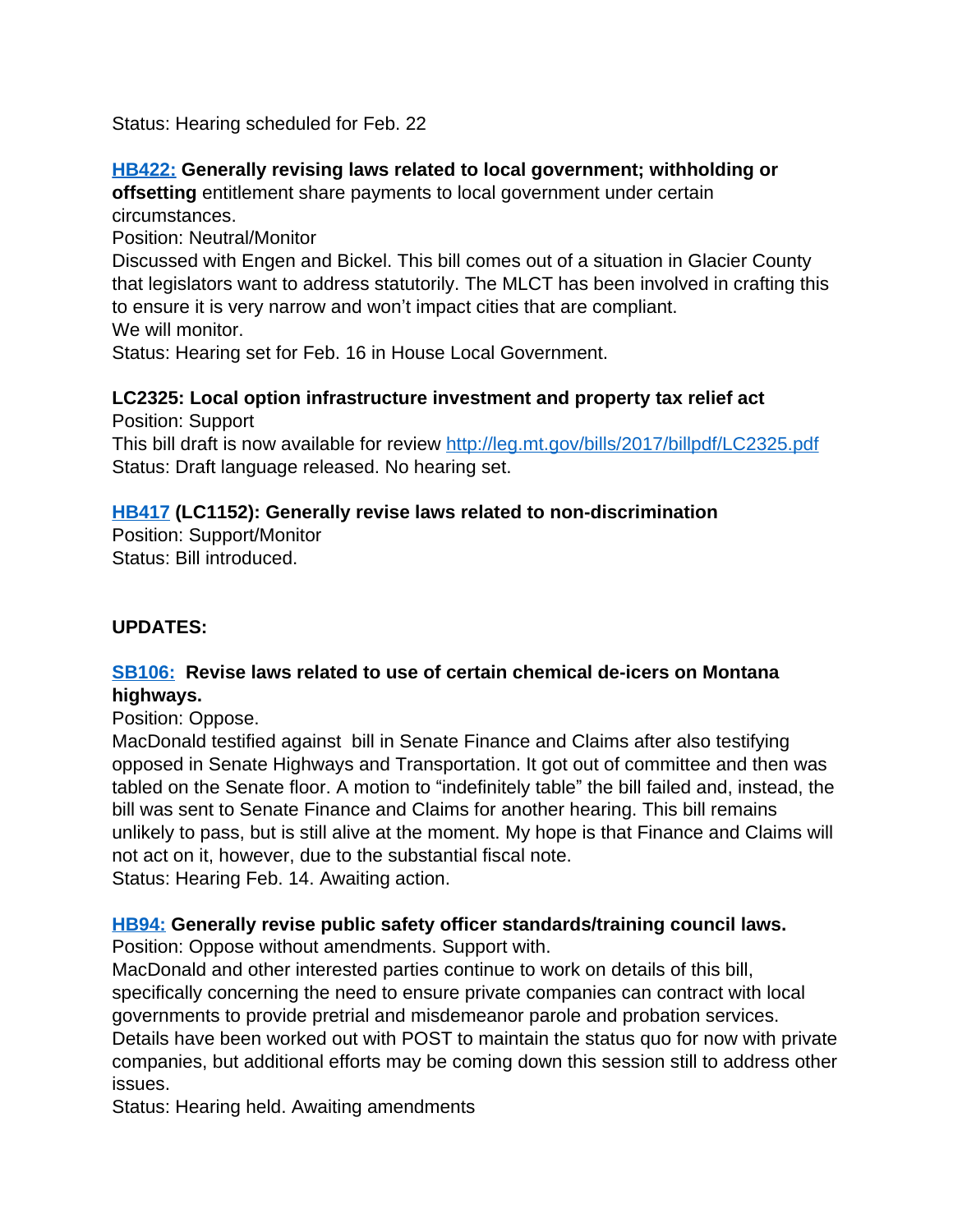## **[HB181:](http://laws.leg.mt.gov/legprd/LAW0210W$BSIV.ActionQuery?P_BILL_NO1=181&P_BLTP_BILL_TYP_CD=HB&Z_ACTION=Find&P_SESS=20171) Establish requirements for police dogs.**

Position: Oppose without amendments.

MacDonald testified on behalf of the Missoula police in opposition to this bill. Committee tabled it on a voice vote Jan. 24<sup>th</sup>.

Status: TABLED in House Judiciary Committee.

#### **[HB194: P](http://laws.leg.mt.gov/legprd/LAW0210W$BSIV.ActionQuery?P_BILL_NO1=194&P_BLTP_BILL_TYP_CD=HB&Z_ACTION=Find&P_SESS=20171)rohibit local restrictions on electronic devices while driving.**

Position: Oppose

MacDonald testified against, along with representatives from other communities, law enforcement and the League. Bill made it out committee Jan. 20 on a narrow vote, but died on the floor.

Status: DIED on House floor.

#### **[SB130:](http://laws.leg.mt.gov/legprd/LAW0210W$BSIV.ActionQuery?P_BILL_NO1=130&P_BLTP_BILL_TYP_CD=SB&Z_ACTION=Find&P_SESS=20171) Revise tax increment finance laws**

Position: Support

MacDonald testified along with the league and MACO at Jan. 24 hearing on this bill that add to the definition of costs that can be paid with TIF money. Would include for energy efficiency expenditures.

Status: TABLED in Senate Local Government.

# **[SB98:](http://laws.leg.mt.gov/legprd/LAW0210W$BSIV.ActionQuery?P_BILL_NO1=98&P_BLTP_BILL_TYP_CD=SB&Z_ACTION=Find&P_SESS=20171) Property ownership fairness act.**

Position: Oppose.

MacDonald unable to attend the Jan.  $27<sup>th</sup>$  hearing, but we are on record opposing this bill and will be directly lobbying legislators to oppose it. The bill has a substantial fiscal note and is unlikely to pass.

Status: Awaiting executive action in Senate Judiciary

# **[SB155:](http://laws.leg.mt.gov/legprd/LAW0210W$BSIV.ActionQuery?P_BILL_NO1=155&P_BLTP_BILL_TYP_CD=SB&Z_ACTION=Find&P_SESS=20171) Prohibit local government regulation of agricultural seed**

Position: Oppose/Monitor We missed the hearing due to workload. Status: Passed Committee. Awaiting floor action

# **ADDITIONAL DIRECT LOBBYING:**

Along with the league and others, we are active participants in the Montana Infrastructure Coalition, helping raise awareness of infrastructure needs and building support among legislative members. Efforts include direct contact with more than a dozen lawmakers in the House and Senate. We have been actively seeking support from legislators o HB14, the long-range bonding bill for infrastructure projects.

# **COALITION UPDATE:**

[See HB473](http://laws.leg.mt.gov/legprd/LAW0210W$BSIV.ActionQuery?P_BILL_NO1=473&P_BLTP_BILL_TYP_CD=HB&Z_ACTION=Find&P_SESS=20171).